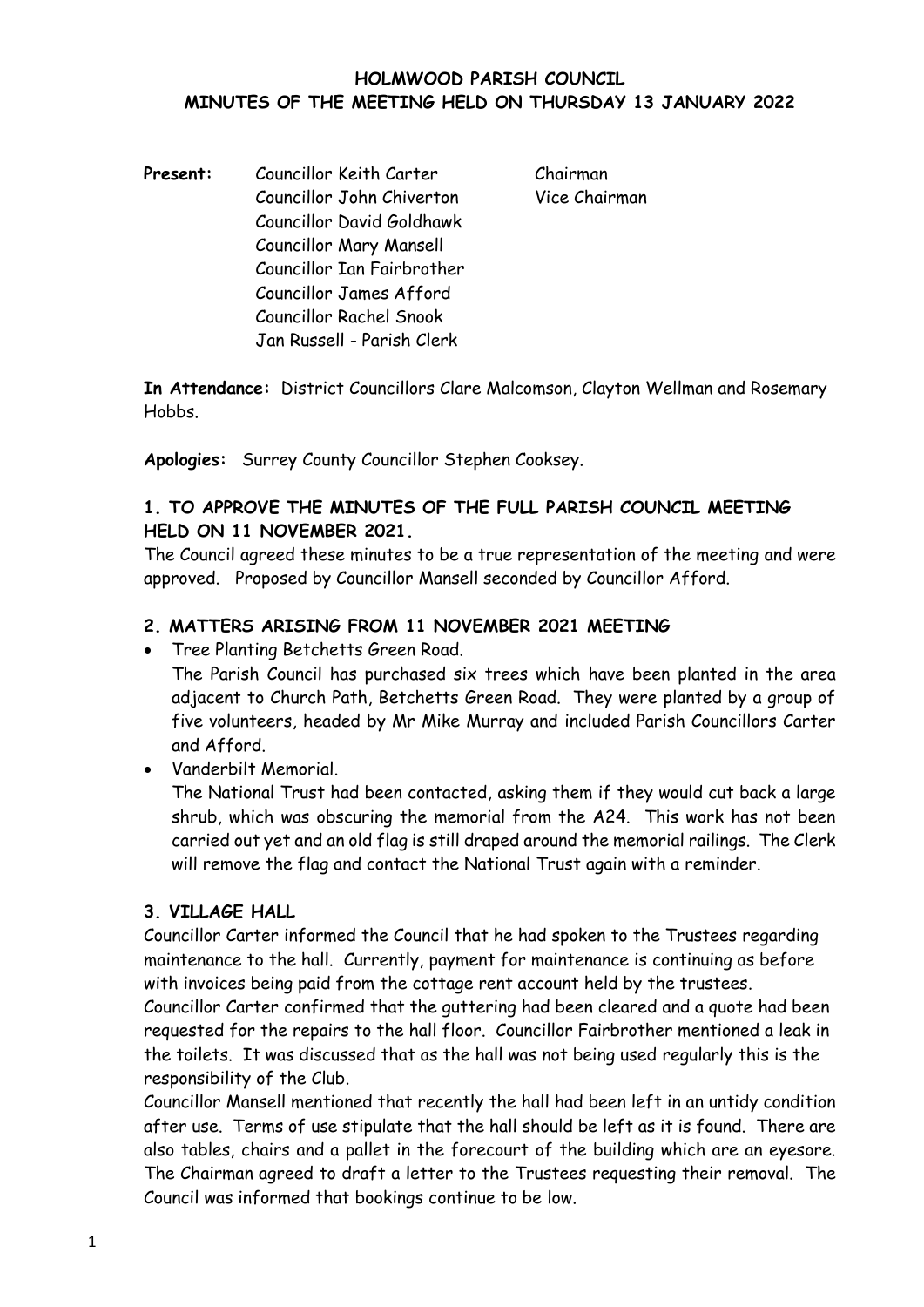District Councillor Wellman mentioned the possibility of obtaining a discretionary grant, available from Mole Valley, which could assist the Village Hall financially. Councillor Mansell said this would be a decision for the Trustees to make, who had not considered it appropriate in the past. The Clerk will obtain information regarding making an application and forward it to the Chairman.

# **4. CHILDREN'S PLAYGROUND:**

The Chairman advised the Council that he and Councillor Mansell had attended the playground that afternoon, with a representative from Wicksteed Leisure. A decision was taken regarding the positioning the two new pieces of playground equipment; a Masquerade multi play unit and a built-in ground trampoline. A revised quote has been requested as there could be a slight change to the price of the equipment and the use of grass matting safety surfacing instead of wet pour. Once the new quote has been received and if accepted by the Parish Council, a payment of 75% of the full price will be made, with the remaining 25% paid on completion.

The Chairman informed the Council that an application for a grant of £2,605.00 from Surrey County Council has been submitted to assist with the purchase of the new equipment.

It was agreed that the safety sign in the playground needs to be updated. The Clerk will obtain a quote for a new sign.

Councillor Snook asked the Clerk to ensure that both litter bins in the playground are emptied regularly and liners placed in the bins.

## **5. PLANNING APPLICATIONS**

- MO/2021/1152 East Lodge, Vigo Farm, Horsham Road, South Holmwood. Erection of a detached two storey garage/home office, gym and games entertainment room. Refused.
- MO/2021/1778 Lodge Farm, Lodge Lane, South Holmwood. Erection of a new commercial unit following demolition of existing. Approved with Conditions.
- MO/2021/1783 6 Warwick Close, South Holmwood. Variation of condition 2 of approved planning permission MO/2020/1677 to provide 1 No. 3 bedroom dwelling attached to existing dwelling with off-stree parking, to raise rear dormer to rear elevation. Refused.
- MO/2021/1936 Mill House, Mill Road, South Holmwood. Removal of the existing conservatory to the rear garden, erection of a ground floor front extension, masonry flat roof side extension using with 3 No. roof lights, erection of a first-floor extension, new windows and doors. Approved with Conditions.
- MO/2021/1901 Lodge Farm, Lodge Lane, South Holmwood. Erection of an agricultural workshop 15.24m x 18.28m. Approved with Conditions.
- MO/2021/0881 Foley Cottage North, Henfold Lane, South Holmwood. Erection of a two storey side extension following demolition of single storey extension. Approved with Conditions.
- MO/2019/1641 Carpel House, Horsham Road, South Holmwood. Importation of material to increase level to unused land to create benefit and to cover exposed sewer pipe. Refused by Mole Valley District Council. **Appeal Lodged**. Mole Valley and Holmwood Parish Council responded to PINS. Decision outstanding.

The Council was advised by District Councillor Wellman of further developments at Carpel House. After a site visit by a MVDC inspector, it appears there is change of use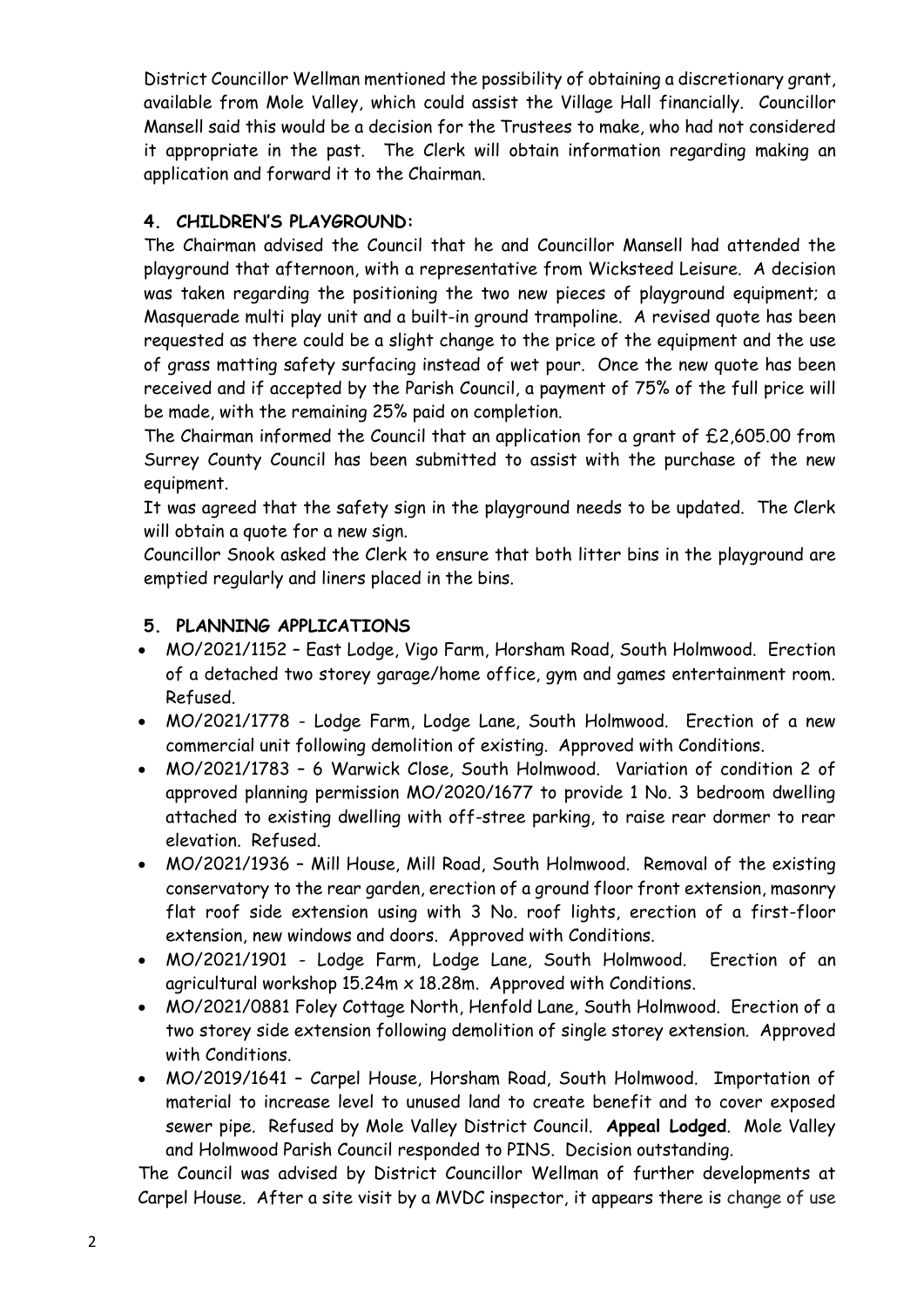of the land which requires planning permission, and an application is being prepared for submission to the District Council. A caravan/mobile home has been positioned outside of the recognised residential curtilage of Carpel House and this will also require planning permission.

# **6. 1 FERNHURST COTTAGES, FERNHURST GREEN, HORSHAM ROAD, SOUTH HOLMWOOD**:

Councillor Afford mentioned that this cottage had been empty for at least three years and had suffered substantial water damage, which had affected the neighbouring cottage. A Dangerous Structure sign has been placed across the entrance porch. District Councillor Malcomson advised that the District Council had very little jurisdiction over empty properties, but she would make enquires regarding the current situation and report back to the Parish Council.

In the meantime, Councillor Afford will draft a letter on behalf of the Parish Council to Paul Anderson at Mole Valley, expressing our concern over a dangerous property adjacent to public access and enquiring if further action can be undertaken to rectify the situation.

## **7. RISK ASSESSMENT REVIEW**

The Risk Register was updated to include the repairs to the playground. The readopted Register will be circulated to all Councillors and posted on the Parish Council website.

## **8. POLICE CRIME STATISTICS**

Surrey Police had provided the Crime Statistics for the period 11 November 2021 to 13 January 2022. These had been circulated to all Councillors. No further information was available regarding listed incidents.

## **9. FINANCE**

## • **Financial Statement and bank reconciliation.**

The financial statement up to the 31 December 2021 was circulated. The bank reconciliation statement to 31 December 2021 was £19,082.32. There are no outstanding cheques. (Reserve account £15,430.77 to 30 November 2021).

|                   | Cheques passed for payment: |           |           |                      |
|-------------------|-----------------------------|-----------|-----------|----------------------|
| <b>Invoice No</b> | Payee                       | Amount    | Cheque No | Purpose              |
| 25298             | Treeline                    | £816.00   | 701       | Delivery 6Trees      |
|                   | Dave Guy                    | £224.00   | 702       | <b>Bench Repairs</b> |
|                   |                             |           |           | (playground)         |
| 7765              | <b>JW Systems</b>           | £802.80   | 703       | IT Maintenance and   |
|                   |                             |           |           | email support        |
| 837106            | Wicksteed Leisure           | £1,885.44 | 704       | Playground repairs   |
|                   | J Russell                   | £430.80   | 705       | Clerk's back pay     |
|                   | HMRC                        | £107.70   | 706       | Clerk's income tax   |
|                   |                             |           |           | (back pay)           |
|                   |                             |           |           |                      |

## • **Cheques passed for payment:**

#### • **Update on End of Year Audit**

The Council agreed that Mulberry and Company should be retained to undertake the end of year audit. The Clerk will ask for this to be undertaken in May, to allow